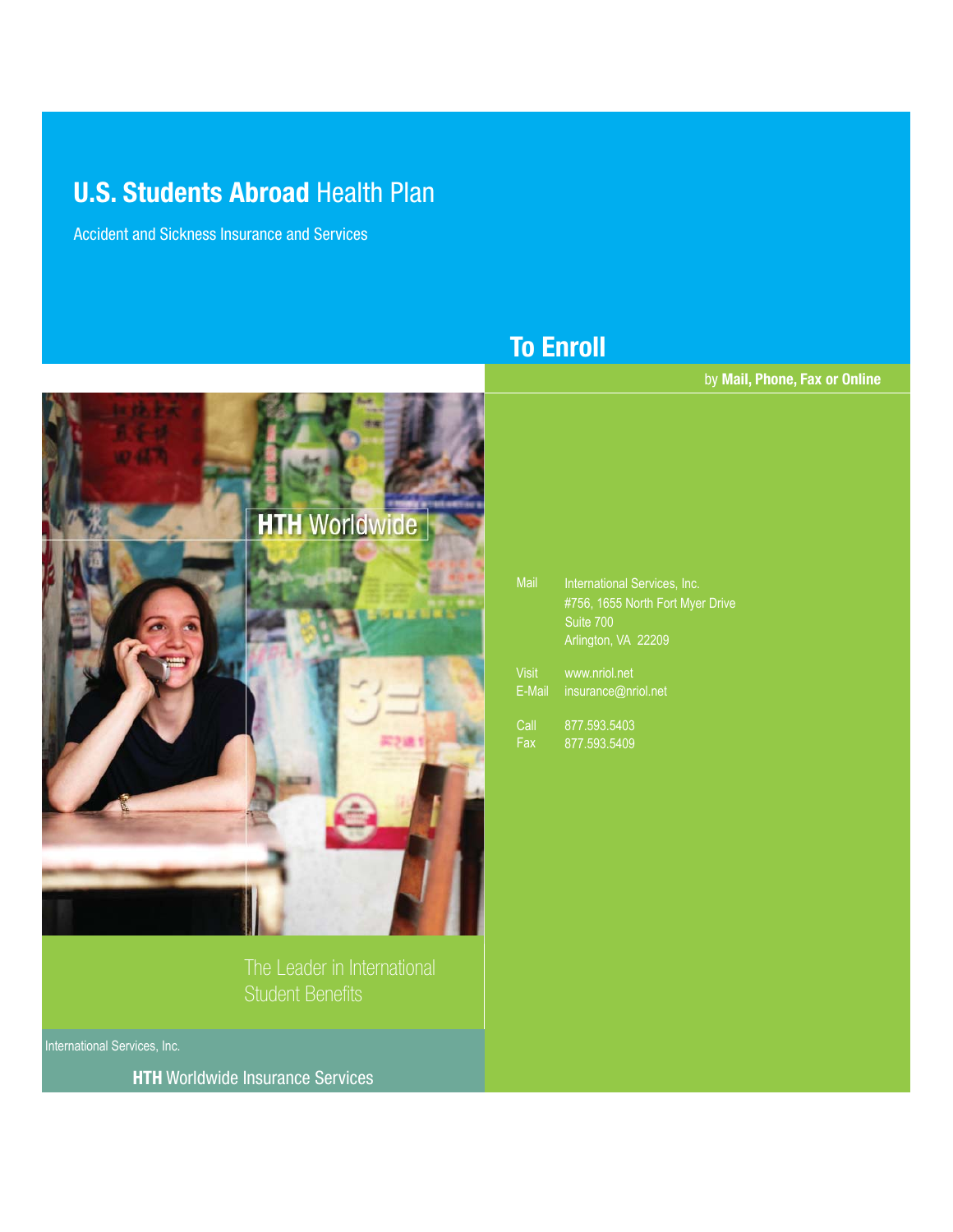## **Make Your Stay Abroad Safe and Healthy!**

Each year, over 100,000 students and scholars traveling protect themselves with HTH insurance plans. Our plans combine comprehensive, competitively priced insurance protection with critical information and international medical assistance services to help you find and pay for quality healthcare services all around the world.

HTH Worldwide has carefully selected and contracted with over 5,000 physicians and hospitals in 180 countries outside the U.S. to serve our members.

HTH Worldwide Insurance Services administers these plans, delivering convenient customer service online and via a toll-free multilingual call center. Members can search for a doctor, view plan information, download forms and more.

## **Why Choose HTH Worldwide?**

#### **Leadership**

HTH is a leader in global health insurance and assistance, serving hundreds of thousands of globalists annually.

#### **Highest Standards**

Every aspect of HTH's insurance programs is designed to meet the highest expectations for quality and service.

#### **Good Value**

HTH offers plans tailored to customers' needs and priced to meet most budgets.

"HTH has been incredibly helpful with expediting treatment of our students studying abroad. They are constantly communicating with me and answer all of my questions almost as soon as I send an email. I have been very impressed with HTH."

> Stephany Slaughter Study Abroad Advisor **Ohio State University**

#### **ELIGIBILITY**

U.S. Citizens and Legal Residents of the United States ages 14 to 64, who are students/scholars/faculty members and who are engaged in international educational activities outside of the United States. Online courses are not eligible.

#### HOW TO ENROLL

To enroll in this program, complete the enrollment form and **See cover for details.** If enrolling by mail, attach a check or money order for the premium or include the credit card information on the enrollment form. If enrolling by facsimile, premium must be paid by credit card.

#### EFFECTIVE DATES

Coverage will begin on the date requested in the enrollment form or the date the completed enrollment form and fees have been received by HTH Worldwide Insurance Services, whichever is later. Coverage is effective 24 hours a day while the Covered Person is outside the United States. Coverage will commence at 12:01 a.m. on the effective date of the insurance and terminate at 11:59 p.m. on the last date of coverage. Coverage will terminate on the earliest of the following dates: 1) upon termination of the Policy; 2) the date the participant ceases to meet eligibility requirements; 3) upon expiration of period of coverage requested in the enrollment form; 4) on the first date for which premium and fees have not been paid. **Facsimile: Coverage begins/ends at 12:01 AM / 11:59 PM EST respectively on the day which is at least 24 hours after the time and date of the receipt of the enrollment form.**

#### OTHER INFORMATION

HTH Worldwide reserves the right to provide the name and other non-health-related information to the enrollee's sponsoring institution

#### RENEWING COVERAGE

Coverage shall be continuous if acceptable renewal form and premium are received by HTH Worldwide Insurance Services prior to the expiration of coverage. There is a 31-day grace period in which to pay the premium due. Premiums will be based upon the attained age of the covered participant at the time of renewal. Any Covered Person whose coverage under the Policy lapses after the grace period shall be subject to all Policy exclusions as of any subsequent effective date. Renewals may be subject to a minimum premium payment.

#### CANCELLATION and PREMIUM REFUNDS

**Ten-Day Money-Back Guarantee:** YOUR SATISFACTION IS GUARANTEED. If you are not completely satisfied with our product, simply return your Certificate or Policy of Insurance within ten days of receipt and include a letter indicating your desire to cancel. If you have not already used the insurance benefits, you will receive a full refund.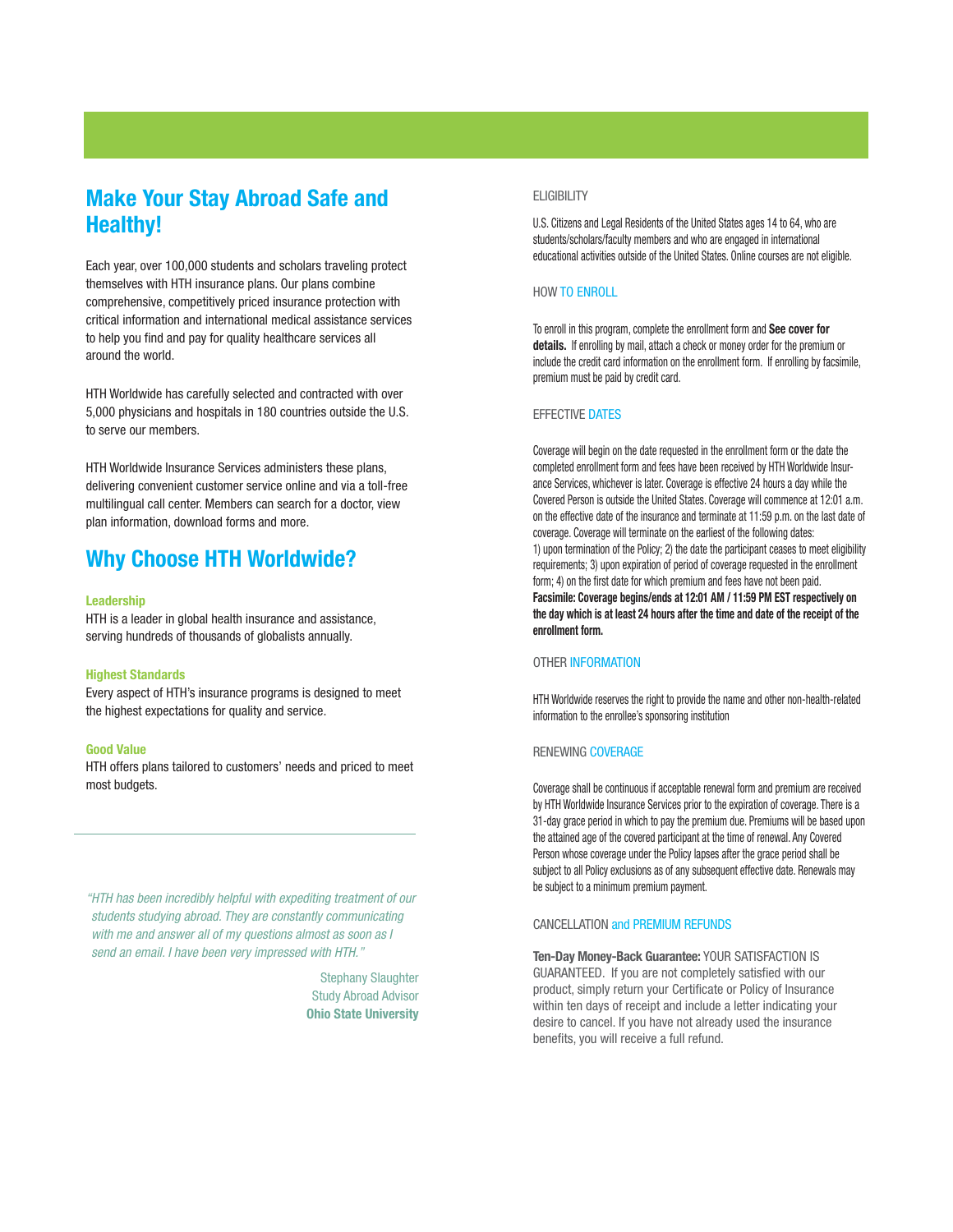| <b>PLAN BENEFITS</b>                                                                                    |                                                                                                                                                                                                  |  |  |  |
|---------------------------------------------------------------------------------------------------------|--------------------------------------------------------------------------------------------------------------------------------------------------------------------------------------------------|--|--|--|
| <b>SCHEDULE OF BENEFITS</b>                                                                             | <b>Limits for Eligible Participant</b>                                                                                                                                                           |  |  |  |
| <b>MEDICAL EXPENSES</b>                                                                                 |                                                                                                                                                                                                  |  |  |  |
| Lifetime Maximum Benefits                                                                               | \$250,000                                                                                                                                                                                        |  |  |  |
| <b>Policy Year Maximum Benefits</b>                                                                     | \$100,000                                                                                                                                                                                        |  |  |  |
| Maximum Benefit per Injury or Sickness                                                                  | \$100,000                                                                                                                                                                                        |  |  |  |
| Basic Medical Expense Benefit per Injury or Sickness                                                    | Up to \$10,000 Maximum: 100% of Reasonable Expenses After Deductible                                                                                                                             |  |  |  |
| Supplemental Major Medical Expense<br>Benefit (SMM) per Injury or Sickness                              | After Basic Medical Expense Benefit Maximum has been paid, 80% of<br>Reasonable Expenses up to an additional \$90,000 Maximum                                                                    |  |  |  |
| <b>Physician Office Visits</b>                                                                          | For Basic, After Deductible, 100% of Reasonable Expenses. For SMM Benefit,<br>After Deductible, 80% of Reasonable Expenses                                                                       |  |  |  |
| <b>Inpatient Hospital Services</b><br>Maximum payment for Intensive Care Facility up to \$1,000 per day | For Basic, After Deductible, 100% of Reasonable Expenses. For SMM Benefit, After<br>Deductible, 80% of Reasonable Expenses                                                                       |  |  |  |
| <b>Hospital and Physician Outpatient Services</b>                                                       | For Basic, After Deductible, 100% of Reasonable Expenses. For SMM Benefit, After<br>Deductible, 80% of Reasonable Expenses                                                                       |  |  |  |
| <b>Pregnancy Coverage</b>                                                                               | Reasonable Expenses up to Maximum per Policy Year                                                                                                                                                |  |  |  |
| Deductible                                                                                              | \$50 per Injury or Sickness                                                                                                                                                                      |  |  |  |
| <b>Benefit Period</b>                                                                                   | After the Covered Person's effective date or until coverage terminates<br>under the Policy, whichever is less                                                                                    |  |  |  |
| <b>ACCIDENTAL DEATH AND DISMEMBERMENT</b>                                                               | Maximum Benefit Principal Sum up to \$10,000                                                                                                                                                     |  |  |  |
| <b>REPATRIATION OF REMAINS</b>                                                                          | Maximum Benefit up to \$15,000                                                                                                                                                                   |  |  |  |
| <b>MEDICAL EVACUATION</b>                                                                               | Maximum Lifetime Benefit for all Evacuations up to \$100,000                                                                                                                                     |  |  |  |
| <b>BEDSIDE VISIT</b>                                                                                    | Up to a maximum benefit of \$1,500 for the cost of one (1) economy<br>round-trip airfare ticket to, and the hotel accommodations in, the place<br>of the Hospital Confinement for one (1) person |  |  |  |

**BENEFITS LISTED BELOW ARE SUBJECT TO LIFETIME MAXIMUMS, ANNUAL MAXIMUMS, MAXIMUMS PER INJURY AND SICKNESS, DEDUCTIBLES, COINSURANCE, OUT-OF-POCKET MAXIMUMS AND PLAN TYPE LIMITS**

| <b>MEDICAL EXPENSES</b>                                                                 | <b>Limits - Covered Person</b>                          |
|-----------------------------------------------------------------------------------------|---------------------------------------------------------|
| Maternity Care for a Covered Pregnancy                                                  | Reasonable Expenses                                     |
| Inpatient treatment of mental and nervous<br>disorders including drug or alcohol abuse  | Reasonable Expenses up to \$2,500 Maximum per lifetime  |
| Outpatient treatment of mental and nervous<br>disorders including drug or alcohol abuse | Reasonable Expenses up to \$500 Maximum per lifetime    |
| Therapeutic termination of pregnancy                                                    | Reasonable Expenses up to \$500 Maximum per Policy Year |
| Repairs to sound, natural teeth required due to an Injury                               | 100% of Reasonable Expenses up to \$250 per tooth       |
| Outpatient prescription drugs                                                           | 50% of actual charge                                    |
| Professional ground ambulance service to nearest hospital                               | Reasonable Expenses up to \$250 per Injury or Sickness  |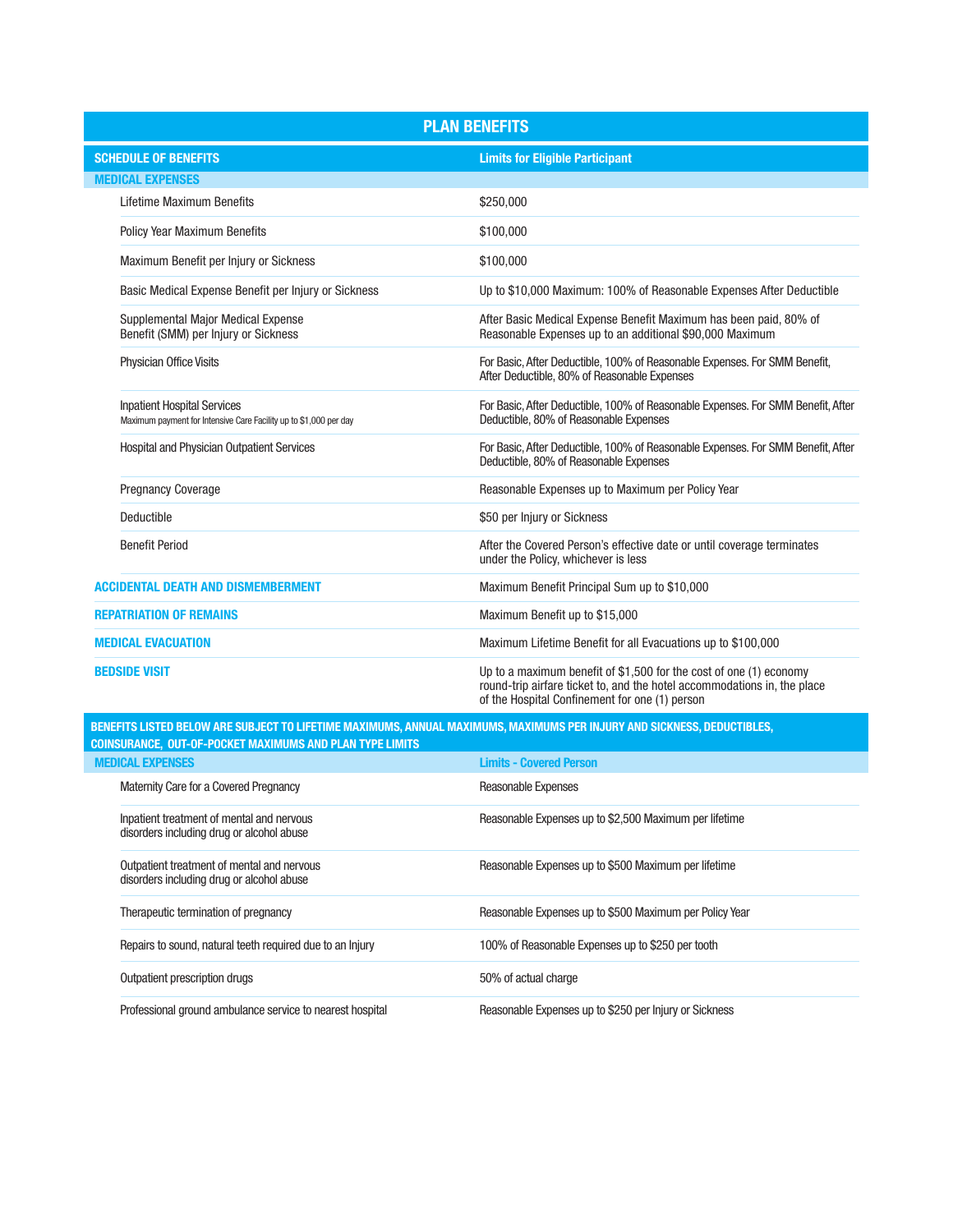### **GLOBAL HEALTH AND SAFETY SERVICES AND RATES**

### **IN ADDITION TO INSURANCE BENEFITS, THIS PLAN PROVIDES GLOBAL HEALTH AND SAFETY SERVICES:**

| Global 24-hour telephone medical assistance                               | including the evaluation and monitoring of medical treatment and<br>comprehensive management of evacuations and repatriations.                                                                                                                                                                                                                                                                            |  |  |  |
|---------------------------------------------------------------------------|-----------------------------------------------------------------------------------------------------------------------------------------------------------------------------------------------------------------------------------------------------------------------------------------------------------------------------------------------------------------------------------------------------------|--|--|--|
| HTH's Global Health and Safety accessed online and via your mobile phone: |                                                                                                                                                                                                                                                                                                                                                                                                           |  |  |  |
| <b>HTH Physician Community</b>                                            | available in more than 180 countries. Find a qualified, contracted<br>English-speaking doctor in your destination.                                                                                                                                                                                                                                                                                        |  |  |  |
| CityHealth Profiles <sup>SM</sup>                                         | bring you critical healthcare information, including vaccination requirements<br>and emergency listings, for over 600 destinations outside the U.S.                                                                                                                                                                                                                                                       |  |  |  |
| <b>Security Profiles</b>                                                  | give you up-to-date information about terrorism, kidnapping and threats,<br>as well as advice on how to minimize risks in nearly 500 destinations.                                                                                                                                                                                                                                                        |  |  |  |
| <b>HTH Drug Translation Guide</b>                                         | help you find the prescription or over-the-counter equivalent medication you need.                                                                                                                                                                                                                                                                                                                        |  |  |  |
| <b>HTH Medical Phrase and Terms Translation Guide</b>                     | helps you communicate clearly with a doctor, nurse or pharmacist.                                                                                                                                                                                                                                                                                                                                         |  |  |  |
| <sup>J</sup> assport                                                      | <b>U.S. Students Abroad</b> provides convenient access to HTH's Global Health and<br>Safety databases online and via mPassport <sup>®</sup> . Travelers can search for a doctor or<br>translate medical terms, phrases and medications right from their handheld mo-<br>bile device. mPassport <sup>®</sup> includes My Digital ID. Display your health plan<br>identification card on your mobile phone. |  |  |  |
|                                                                           | Access top notch care via:<br>$\cdot$ The Web<br>• Your Mobile Device<br>. HTH's 24/7 call center                                                                                                                                                                                                                                                                                                         |  |  |  |

## **U.S. Students Abroad** Health Plan Monthly Program Rates

Rates are subject to change.

| <b>IF PARTICIPANT IS</b> | <b>PARTICIPANT ONLY</b> |  |  |  |
|--------------------------|-------------------------|--|--|--|
| Under Age 31             | \$38                    |  |  |  |
| Age 31-64                | \$100                   |  |  |  |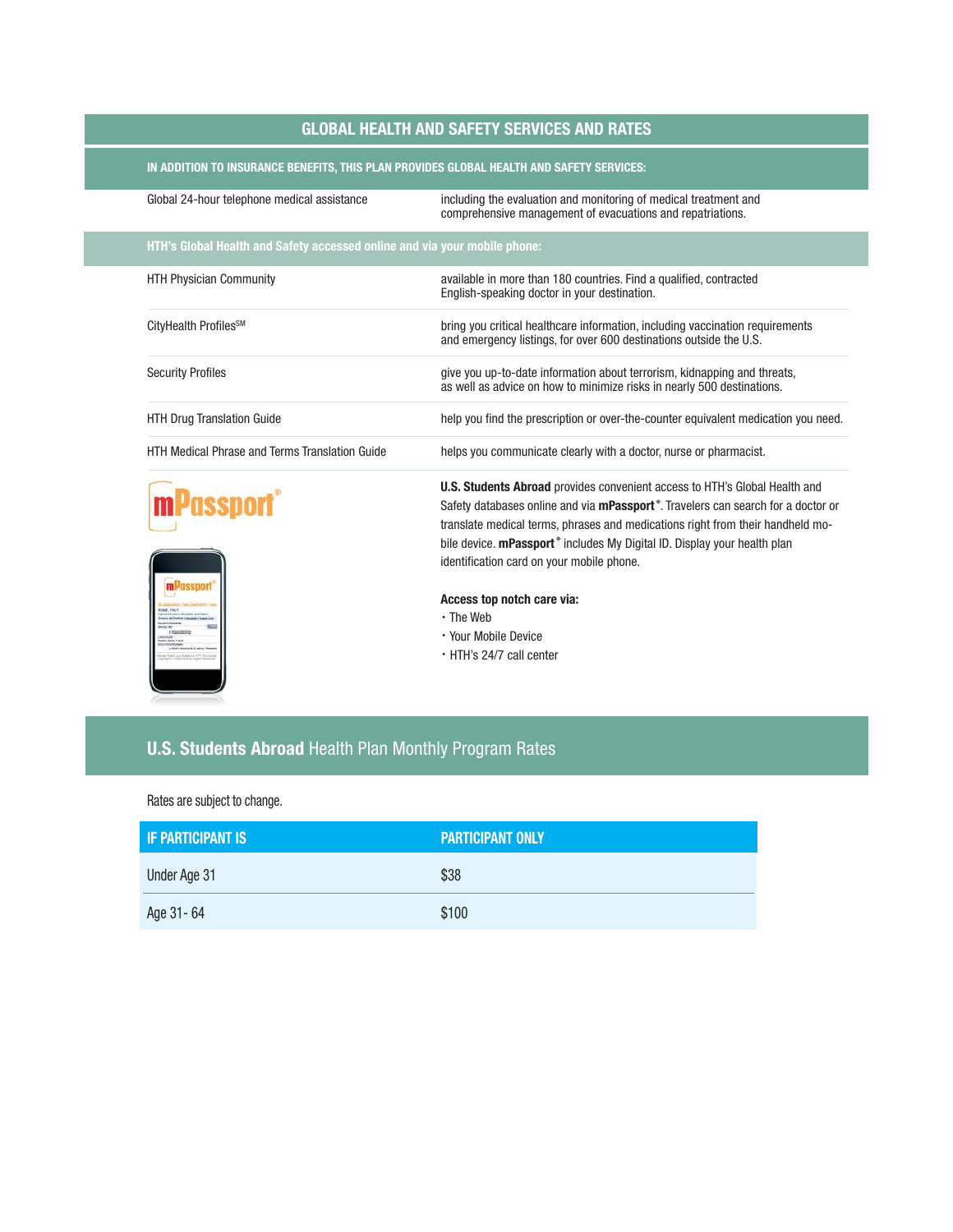# **U.S. Students Abroad Health Plan**

**Enrollment Form** 

| <b>PERSONAL INFORMATION</b>                                                                                                                                          |                                  |                                      |                   |                                                         |                |                   |         |
|----------------------------------------------------------------------------------------------------------------------------------------------------------------------|----------------------------------|--------------------------------------|-------------------|---------------------------------------------------------|----------------|-------------------|---------|
|                                                                                                                                                                      |                                  |                                      |                   |                                                         |                |                   |         |
|                                                                                                                                                                      |                                  | Gender: $\Box M$ $\Box F$            |                   | Date of Birth                                           |                |                   |         |
| (Middle)<br>(Last)<br>(First)                                                                                                                                        |                                  |                                      |                   |                                                         | (Month)        | (Day)             | (Year)  |
| Mailing Address                                                                                                                                                      |                                  |                                      |                   |                                                         |                |                   |         |
| (Street)<br>(Room/Apt.#)                                                                                                                                             |                                  | (City)                               |                   | (State)                                                 |                |                   | (Zip)   |
| Home Phone (<br>Mobile Phone (                                                                                                                                       |                                  |                                      |                   | <b>E-Mail E-Mail</b>                                    |                |                   |         |
| Have you previously been insured by HTH Worldwide Insurance Services? $\square$ Yes $\square$ No If yes, provide certificate number<br><b>ADDITIONAL INFORMATION</b> |                                  |                                      |                   |                                                         |                |                   |         |
| $\Box$ Undergraduate $\Box$ Scholar<br>Status:<br>$\Box$ Graduate                                                                                                    | $\Box$ Faculty<br>$\Box$ Trainee |                                      |                   | $\Box$ Other (Describe)                                 |                |                   |         |
|                                                                                                                                                                      |                                  |                                      |                   |                                                         |                |                   |         |
|                                                                                                                                                                      |                                  |                                      |                   |                                                         |                |                   |         |
| <b>COVERAGE INFORMATION</b>                                                                                                                                          |                                  |                                      |                   |                                                         |                |                   |         |
| I WISH TO ENROLL FOR INSURANCE UNDER THE TERMS OF THE MASTER POLICY AS FOLLOWS:                                                                                      |                                  |                                      |                   |                                                         |                |                   |         |
| I want my insurance to begin on                                                                                                                                      |                                  |                                      |                   | and to continue for a period of                         |                |                   | Months. |
| (Month)<br>(Dav)                                                                                                                                                     | (Year)                           |                                      |                   |                                                         |                |                   |         |
| <b>ACCIDENTAL DEATH AND DISMEMBERMENT</b>                                                                                                                            |                                  |                                      |                   |                                                         |                |                   |         |
|                                                                                                                                                                      |                                  |                                      |                   | <b>MONTHLY PREMIUM</b> from table on previous panel     |                |                   |         |
| (Name and Relationship)                                                                                                                                              |                                  | Multiply by Whole Months of coverage |                   |                                                         |                | $\chi$ and $\chi$ |         |
|                                                                                                                                                                      |                                  | <b>Total Premium Enclosed</b>        |                   |                                                         |                |                   |         |
| <b>PAYMENT INFORMATION</b>                                                                                                                                           |                                  |                                      |                   |                                                         |                |                   |         |
| <b>METHOD OF PAYMENT:</b> $\Box$ CHECK (make payable to "HTH Worldwide")                                                                                             | <b>NONEY ORDER</b>               | Credit Cards:                        | <b>NASTERCARD</b> | $\Box$ VISA                                             | $\square$ AMEX | $\Box$ DISCOVER   |         |
| If credit card, I authorize HTH Worldwide Insurance Services to bill my account for the Total Premium.                                                               |                                  |                                      |                   |                                                         |                |                   |         |
|                                                                                                                                                                      |                                  |                                      |                   |                                                         |                |                   |         |
| Name as it appears on card: experience of the state of the state of the state of the state of the state of the                                                       |                                  |                                      |                   |                                                         |                |                   |         |
|                                                                                                                                                                      |                                  |                                      |                   | (Signature of Cardholder if different from Participant) |                |                   |         |
| I hereby certify that, as the proposed participant, I am a U.S. resident and that I am engaged in international educational activities outside of the United States. |                                  |                                      |                   |                                                         |                |                   |         |
| Further, I understand that a participant whose coverage under this policy lapses shall be subject to all policy exclusions as of any subsequent effective date, and  |                                  |                                      |                   |                                                         |                |                   |         |
| I understand that the Company will not pay benefits for one (1) year for Pre-Existing Conditions (subject to state law).                                             |                                  |                                      |                   |                                                         |                |                   |         |
|                                                                                                                                                                      |                                  |                                      |                   |                                                         |                |                   |         |

**ENROLL** by **Mail, Phone, Fax or Online See cover for details.**

**For Agent's use only. Agent # \_\_\_\_\_\_\_\_\_\_\_\_\_\_\_\_\_\_\_\_\_\_\_\_**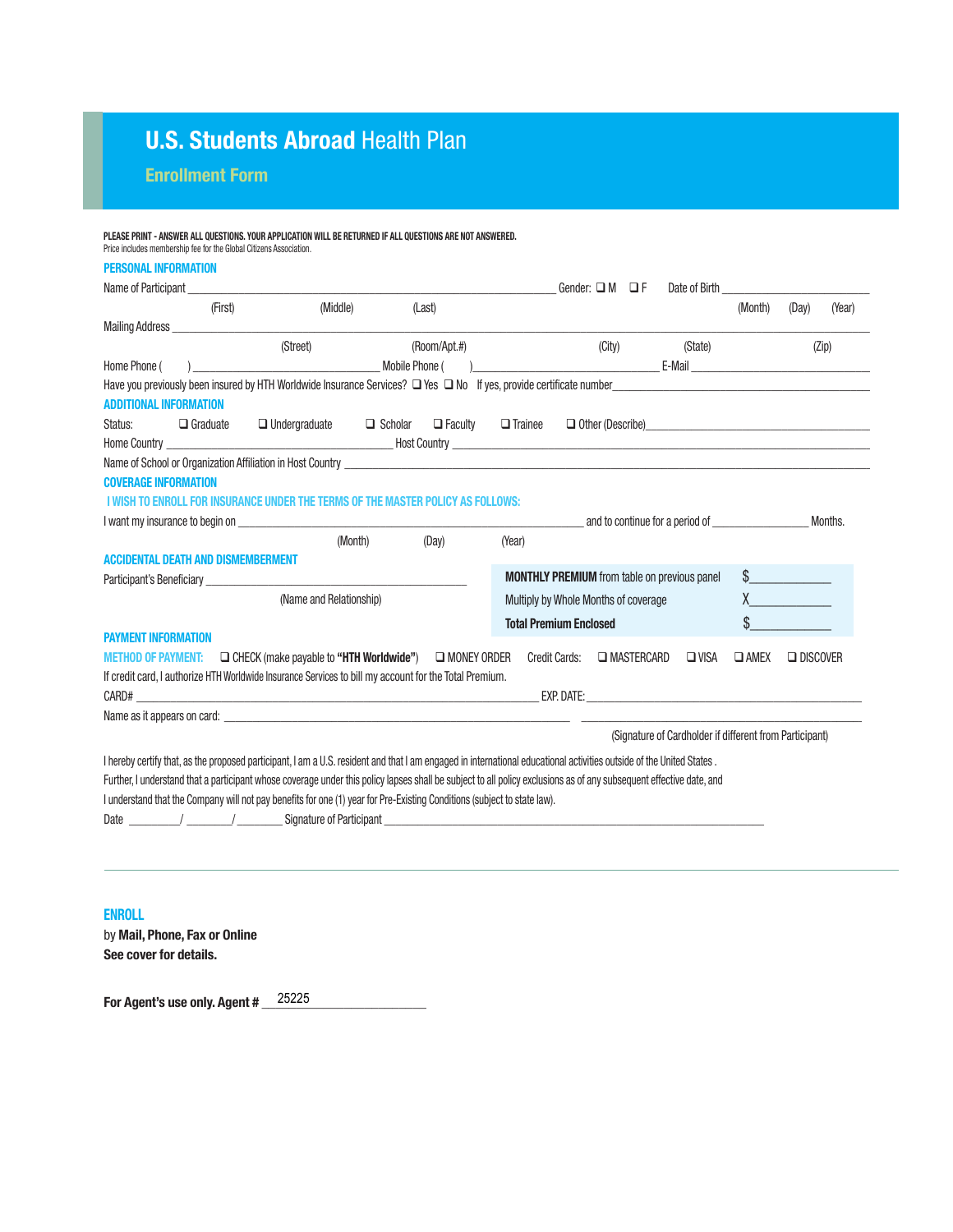#### FRAUD NOTICE PLEASE READ CAREFULLY

Any person who knowingly and with intent to defraud or deceive any insurance company submits an insurance application or statement of claim containing any false, incomplete or misleading information may be subject to civil or criminal penalties, depending upon state law.

For your protection, California requires the following to appear on this form: Any person who knowingly presents a false or fraudulent claim for the payment of a loss is guilty of a crime and may be subject to fines and confinement in state prison.

In Florida, any person who knowingly and with intent to injure, defraud or deceive any insurer files a statement of claim or an insurance application containing any false, incomplete or misleading information is guilty of a felony of the third degree.

In Kentucky, any person who knowingly and with intent to defraud any insurance company or other person files an application for insurance containing any materially false information or conceals, for the purpose of misleading, information concerning any fact material thereto commits a fraudulent insurance act, which is a crime. Any application for insurance in writing by the applicant shall be altered solely by the applicant or by his written consent except that insertions may be made by the insurer for administrative purposes only in such manner as to indicate clearly that such insertions are not to be ascribed to the applicant.

In New Jersey, any person who includes any false or misleading information on an application for insurance is subject to criminal and civil penalties.

**Applicants applying for accident and health insurance in New York:** Any person who knowingly and with intent to defraud or deceive any insurance company submits an insurance application or statement of claim containing any false, incomplete or misleading information may be subject to civil or criminal penalties, depending on state law.

In Ohio, any person who, with intent to defraud or knowing that he is facilitating a fraud against an insurer, submits an application or files a claim containing a false or deceptive statement is guilty of insurance fraud.

In Oklahoma, **WARNING:** Any person who knowingly, and with intent to injure, defraud or deceive any insurer, makes any claim for the proceeds of an insurance policy containing any false, incomplete or misleading information is guilty of a felony.

In Pennsylvania, any person who knowingly and with intent to defraud any insurance company or other person files an application for insurance or statement of claim containing any materially false information or conceals for the purpose of misleading, information concerning any fact material thereto commits a fraudulent insurance act, which is a crime and subjects such person to criminal and civil penalties.

All other cancellations will only be allowed only if one of the following requirements are met: 1) proof of ineligibility is provided; or 2) cancellation occurs within the first 10 days from the effective date or most recent renewal date; or 3) the Covered Member requests cancellation in writing. If cancellation is after 10 days, premium will be refunded in whole months only for any unused portion of the enrollment period.

**This brochure describes the benefits under the plan of insurance. This is not a contract of insurance. Coverage is governed by an insurance policy issued to Global Citizen Association underwritten by HM Life Insurance Company, Pittsburgh, PA, NAIC # 0812-93440 or HM Life Insurance Company of New York, New York, NY, NAIC # 0812-60213 under policy form HM207-SI, HM207-TH or HM207-EH GC. The coverage requested may not be available in all states. Complete information on the insurance is contained in the Certificate of Insurance, which will be provided to you as evidence of coverage under the policy.**

Any provision of this plan as described that may be in conflict with the laws of the state where the purchaser is located will be administered to conform with the requirements of that state's laws, including mandated state benefits. Therefore, Participants may be entitled to additional benefits.

#### POLICY EXCLUSION:

The Insurer does not pay benefits for loss due to a Pre-Existing Condition during the first one (1) year of coverage. Pre-Existing Conditions will be covered after the Covered Person's coverage has been in force for one (1) year. This limitation does not apply to the Medical Evacuation Benefit, the Repatriation of Remains Benefit and to the Bedside Visit Benefit. Unless specifically provided for elsewhere under the Policy, the Policy does not cover loss caused by or resulting from, nor is any premium charged for, any of the following:

- 1. Preventative medicines, routine physical examinations or any other examination where there are no objective indications of impairment in normal health, including routine care of a newborn infant
- 2. Services and supplies not Medically Necessary for the diagnosis or treatment of a Sickness or Injury
- 3. Surgery for the correction of refractive error and services and prescriptions for eye examinations, eyeglasses or contact lenses or hearing aids, except when Medically Necessary for the Treatment of an Injury
- 4. Plastic or cosmetic surgery, unless they result directly from an Injury which necessitated medical treatment within 24 hours of the Accident
- 5. For diagnostic investigation or medical treatment for infertility, fertility or birth control
- 6. Expenses incurred in excess of Reasonable Expenses
- 7. Expenses incurred for Injury resulting from the Covered Person's being legally intoxicated or under the influence of alcohol as defined by the jurisdiction in which the Accident occurs. This exclusion does not apply to the Medical Evacuation Benefit, to the Repatriation of Remains Benefit and to the Bedside Visit Benefit

8. Voluntarily using any drug, narcotic or controlled substance, unless as prescribed